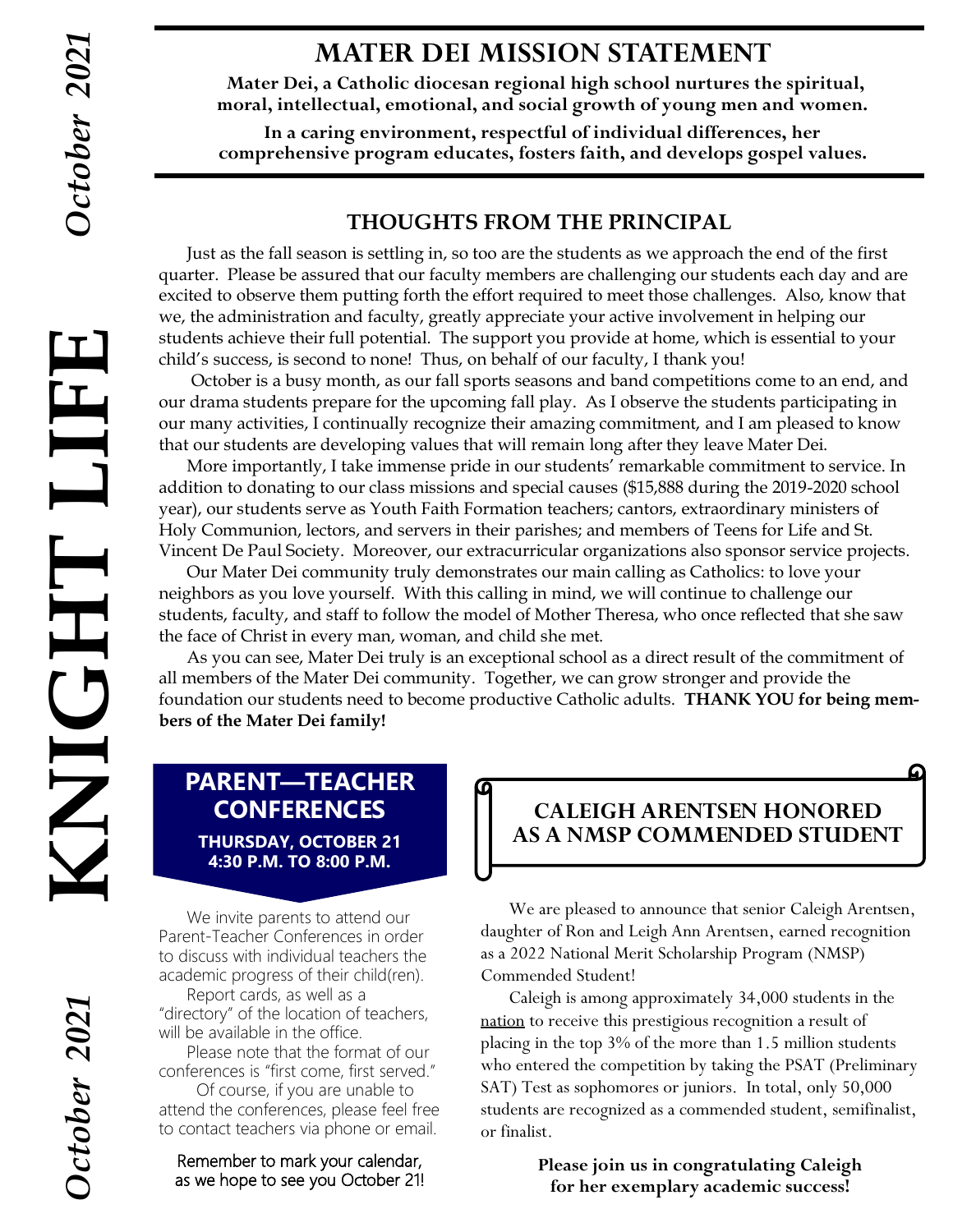### **OCTOBER KNIGHT LIFE**

- 4 School Board Meeting (7:00 p.m.)
- 6 College Fair (6:30 p.m. to 8:00 p.m.)
- 8 No School: Liturgical Convention
- 10 Fall Concert (7:00 p.m.)
- 11 No School: Columbus Day Mothers and Friends Meeting (7:00 p.m.)
- 12 2022 Calendar Drive Begins
- 13 PSAT Test (registered sophomores and juniors)
- 15 End of the First Quarter
- 18 Band Parents Meeting (7:00 p.m.)
- 21 Parent-Teacher Conferences (4:30 p.m. to 8:00 p.m.)
- 25 Fathers and Friends Meeting (7:00 p.m.)
- 26 Senior Retreat Day (females)
- 27 Senior Retreat Day (males)
- 28 SAT Test at Mater Dei
- 29 X-Schedule (11:15 a.m. dismissal)

### **MARK YOUR CALENDARS**

#### **SOUNDS OF THE KNIGHTS** ⧫ **October 10**

Enjoy the sounds of our concert band, jazz band, wind ensemble, and chorus at the fall concert on October 10 at 7:00 p.m. in the main gymnasium.

Guests are reminded to wear a mask and to maintain social distancing while in the building.

#### **VIRTUAL GRANDPARENTS MASS** ⧫ **November 1**

This year, we are unable to host an in-person Grandparents Mass. Still, Fr. Chuck Tuttle will celebrate Mass in honor of grandparents, and the video will be posted on our website.

#### **FALL PLAY** ⧫ **November 5, 6, and 7**

Enjoy a performance of the comic play *Our Miss Brooks* at 7:00 p.m. November 5 or 6 or at 2:00 p.m. November 7. Guests are reminded to wear a mask and to maintain social distancing while in the building.



# **40 DAYS FOR LIFE**

In support of 40 Days for Life, the Mater Dei community will pray at Hope Clinic in Granite City on Wednesday, October 20, from 7 a.m. to 7 p.m.

To volunteer for one or more one-hour slots, please register at the following Signup Genius: [40 Days for Life Volunteer Signup Form](https://www.signupgenius.com/go/9040948abaf28a2fa7-days1) (The link is also provided on the homepage of our website.)

For questions, please contact Teens for Life moderator Mrs. Celia Kannall (618-526-7216 or ckannall@materdeiknights.org).

Thank you, in advance, for your support!

# WE CARE FOR AND SUPPORT OUR KNIGHTS

Each of us possesses an inner strength and resilience that can help us find our way, even during the most challenging times. However, during challenging times, it can become difficult to remember this strength, and we can become anxious, depressed, overwhelmed, and hopeless.

Mrs. Carroll, Ms. McDermott, and Mr. Schniers are available to provide our students with the support they need in order to achieve academic, personal, social, mental, and spiritual well-being. When working with students in "crisis," we strive to help them regain their sense of balance, focus on their strengths, create positive support networks, and rekindle their spirit of hope. Please email, call, or visit for assistance throughout the year!

#### Mrs. Tammy Carroll, Counselor (and Coco, our therapy dog)

email: tcarroll@materdeiknights.org

#### Ms. Colleen McDermott, Campus Minister

phone: extension 102 email: cmcdermott@materdeiknights.org

#### Mr. Thomas Schniers

phone: extension 206 email: tschniers@materdeiknights.org

NOTE All students may also message Mrs. Carroll, Ms. McDermott, or Mr. Thomas Schniers via the "chat" in Microsoft Teams in order to schedule an appointment.

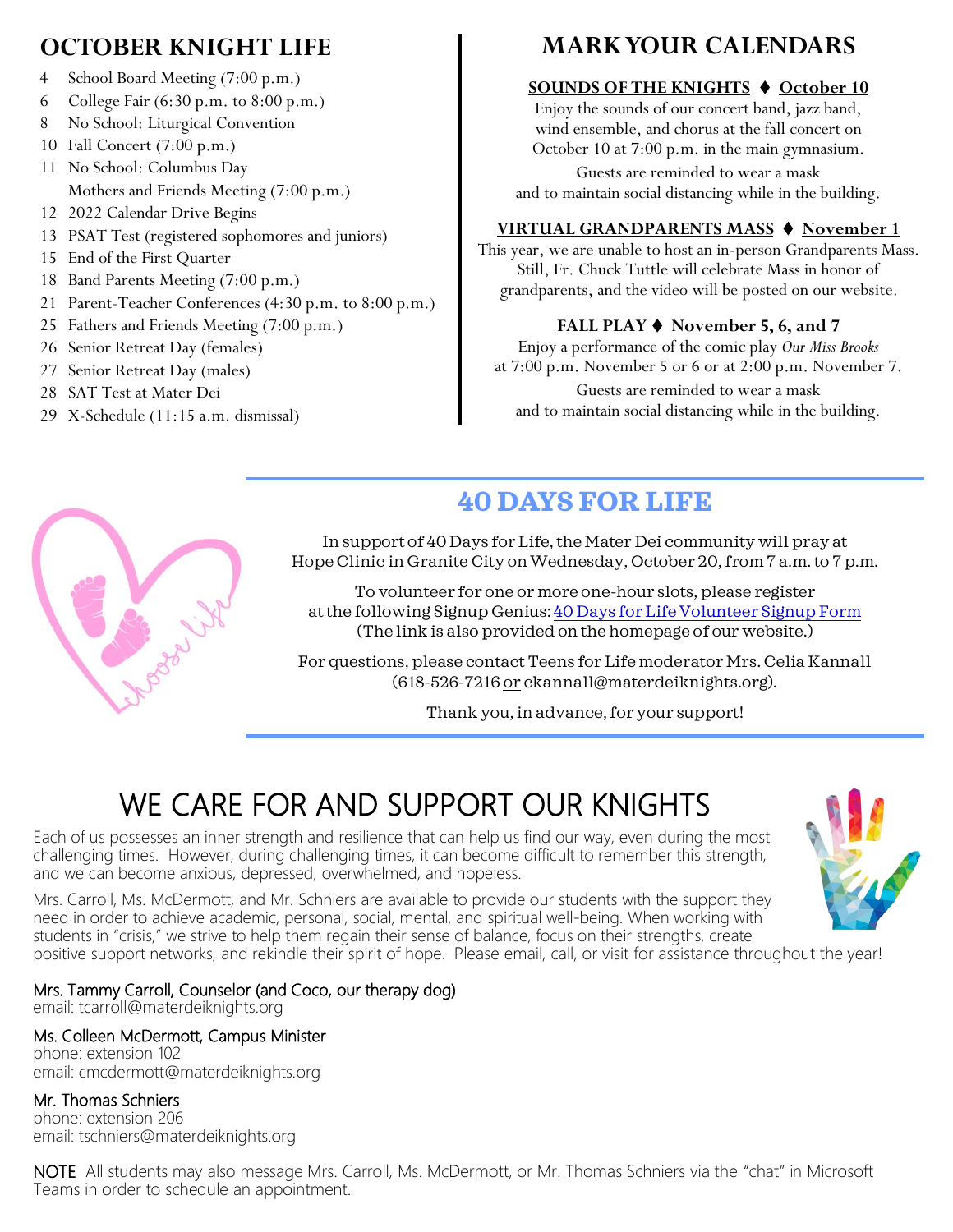# **MATER DEI CATHOLIC HIGH SCHOOL**

**academic excellence in a faith-filled environment**

#### OPEN HOUSE FOR PROSPECTIVE FAMILIES WITH STUDENTS IN GRADES 5-8

### Sunday, November 7, 2021 12:00 p.m. to 2:00 p.m.

*Discover the unique opportunities of joining the Mater Dei family! Guests will enjoy a guided tour and receive information regarding our spiritual, academic, and extracurricular programs; scholarships and tuition assistance; and free transportation.* 

*Free transportation is offered east to Salem, north to Highland, south to Mt. Vernon, and west to I-64/Air Mobility Drive.*



900 North Mater Dei Dr Breese IL 62230 618-526-7216

Email: knights@materdeiknights.org Facebook: Mater Dei Catholic High School Instagram: breesematerdei www.materdeiknights.org | Twitter: @breesematerdei

### **SELL, SELL, SELL OUR 2022 MATER DEI CALENDAR**

We are excited to announce that the 2022 Calendar Drive begins October 12! Entering its 37th year, the Calendar Drive serves as the cornerstone of our fundraising. Thus, it is the only fundraiser for which we request participation from all students.

Did you know that the cost to educate each student is \$9,430? As a result, approximately \$3,574 per student must be funded from two sources other than tuition: parishes (\$1,579 per student) and fundraising (\$1,995 per student). **Thus, the participation of all families in the 2022 Calendar Drive is essential!**

Director of Advancement Fr. Chuck Tuttle will discuss with our students their vital role in the drive and the many incentives they may earn. Each student is asked to sell a minimum of **eight** calendars, for which he/she will earn a day off school on April 22, as well as a jeans day each Friday thru January 28. Last year, 80% of our students met this quota.

Additionally, students who sell ten or more calendars earn cash prizes, as well as special dress up days. Last year, 51% of our students sold ten or more calendars.

Finally, top sellers in each class earn tuition credit ranging from \$150 to \$500.

Thank you, in advance, for your support of this vital fundraiser! For the benefit of our students, let's make the 2022 Calendar Drive a record-breaking success!



Calendars may now be purchased online! Visit our website, www.materdeiknights.org, and select the "Buy a 2022 Calendar" button. (You can name the student to receive credit.)

#### **EVENTS FOR THE CLASS OF 2026**

Parent Information Night December 9, 2021

> Placement Test December 11, 2021

**Registration** February 26, 2022

#### **SHADOW A KNIGHT students in grades 7 and 8**

Join us for a day of school to experience the Mater Dei spirit!

Contact Maria Zurliene for additional information.

# SHARE OUR INVITATION

To help us spread our unique story to prospective families, please share the invitation to our Open House (left).

Please also share the many benefits your child has received as a result of attending Mater Dei.

### Your story is the most important story!



### **MAKE TIME FOR MASS**

As we enhance our Catholic identity at

Mater Dei, we continually focus on our Mission to educate, to fos-

ter faith, and to develop gospel values. Participation in Mass plays an essential role in fulfilling this Mission. Thus, please take to heart your vital role in supporting our Mission, for as parents, you serve as role models for our students.

While prayer at home is an important aspect of our faith, it cannot replace the celebration of Mass, which offers the following opportunities:

- to experience community, especially through the Peace of Christ and the prayers;
- to receive inspiration from God's Word, through the readings, homily, and prayers, in order to strengthen our commitment to modeling the teachings of Jesus;
- to first acknowledge our sins and then to seek and to receive forgiveness for those sins;
- to experience the miracle of the Eucharist;
- to share our talents with others by serving as cantors, lectors, servers, ushers, or extraordinary ministers of Holy Communion.

Please remember that we are all called to live our faith. We make time to answer many other calls; please make time to answer God's call to